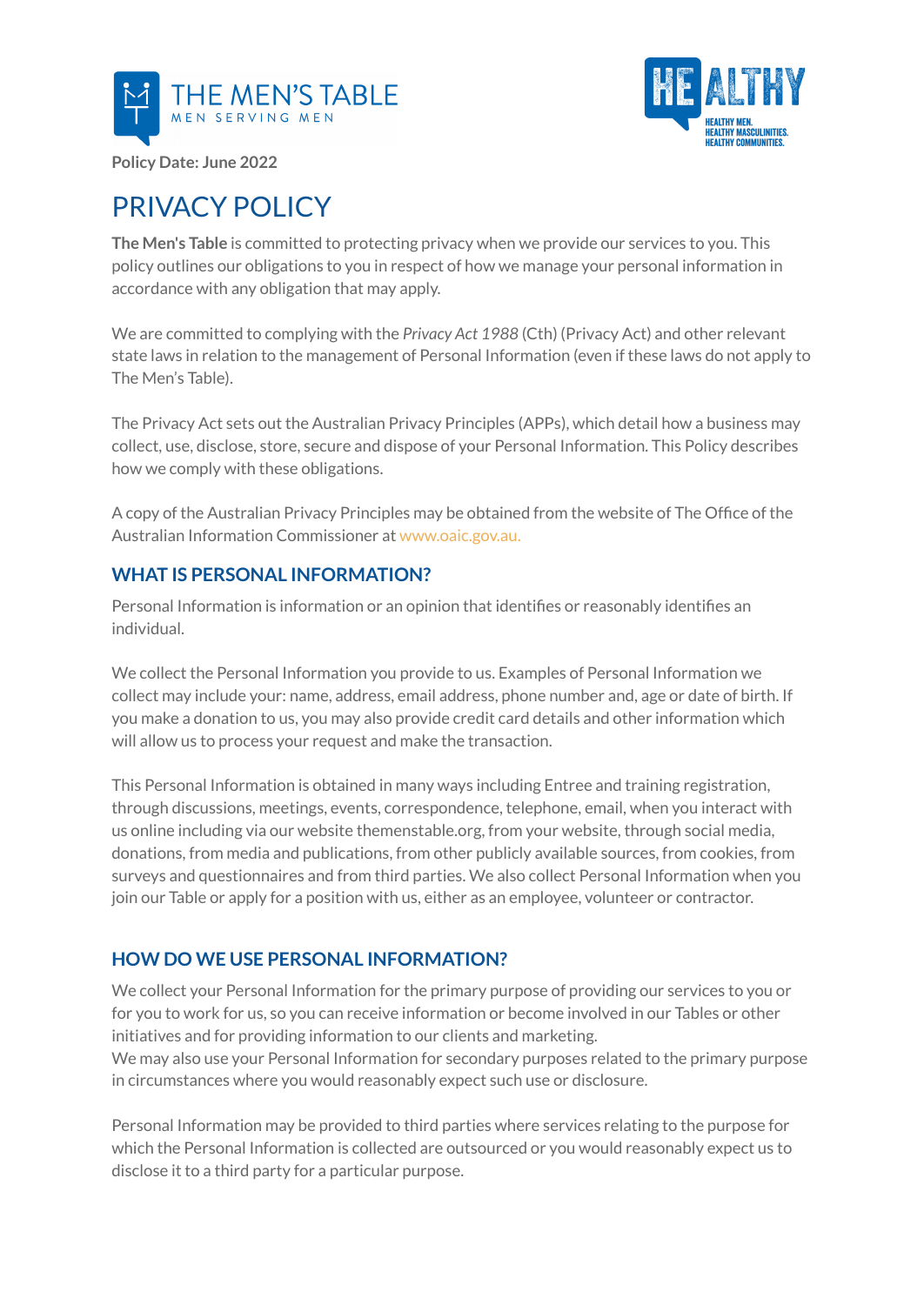



You may unsubscribe from our mailing/marketing lists at any time by contacting us in writing. When we collect Personal Information we will, where appropriate and where possible, explain to you why we are collecting the information and how we plan to use it.

You do not have to provide us with your Personal Information. Where possible, we will give you the option to interact with us anonymously or by using a pseudonym. However, if you choose to deal with us in this way or choose not to provide us with your Personal Information, we may not be able to provide you with our services or otherwise interact with you.

## **WHAT IS SENSITIVE INFORMATION AND HOW DO WE USE SENSITIVE INFORMATION?**

Sensitive information is defined in the Privacy Act to include information or opinion about such things as an individual's racial or ethnic origin, political opinions, membership of a political association, religious or philosophical beliefs, membership of a trade union or other professional body, criminal record or health information.

Sensitive information will be used by us only:

- For the primary purpose for which it was obtained;
- For a secondary purpose that is directly related to the primary purpose;
- With your consent; or
- Where required or authorised by law.

### **THIRD PARTIES**

Where reasonable and practicable to do so, we will collect your Personal Information only from you. However, in some circumstances we may be provided with information by third parties. In such a case, we will take reasonable steps to ensure that you are made aware of the information provided to us by the third party.

The Men's Table website(s) may contain links to websites operated by third parties. If you access a third party website through our website(s), Personal Information may be collected by that third party website. We make no representations or warranties in relation to the privacy practices of any third party provider or website and we are not responsible for the privacy policies or the content of any third party provider or website. Third party providers / websites are responsible for informing you about their own privacy practices and we encourage you to read their privacy policies.

### **DISCLOSURE OF PERSONAL INFORMATION**

Your Personal Information will only be disclosed to third parties in accordance with this Policy. Your Personal Information may also be disclosed as follows:

- where you have consented to the disclosure;
- where disclosure is necessary to prevent injury to life or health; or
- Where required or authorised by law.